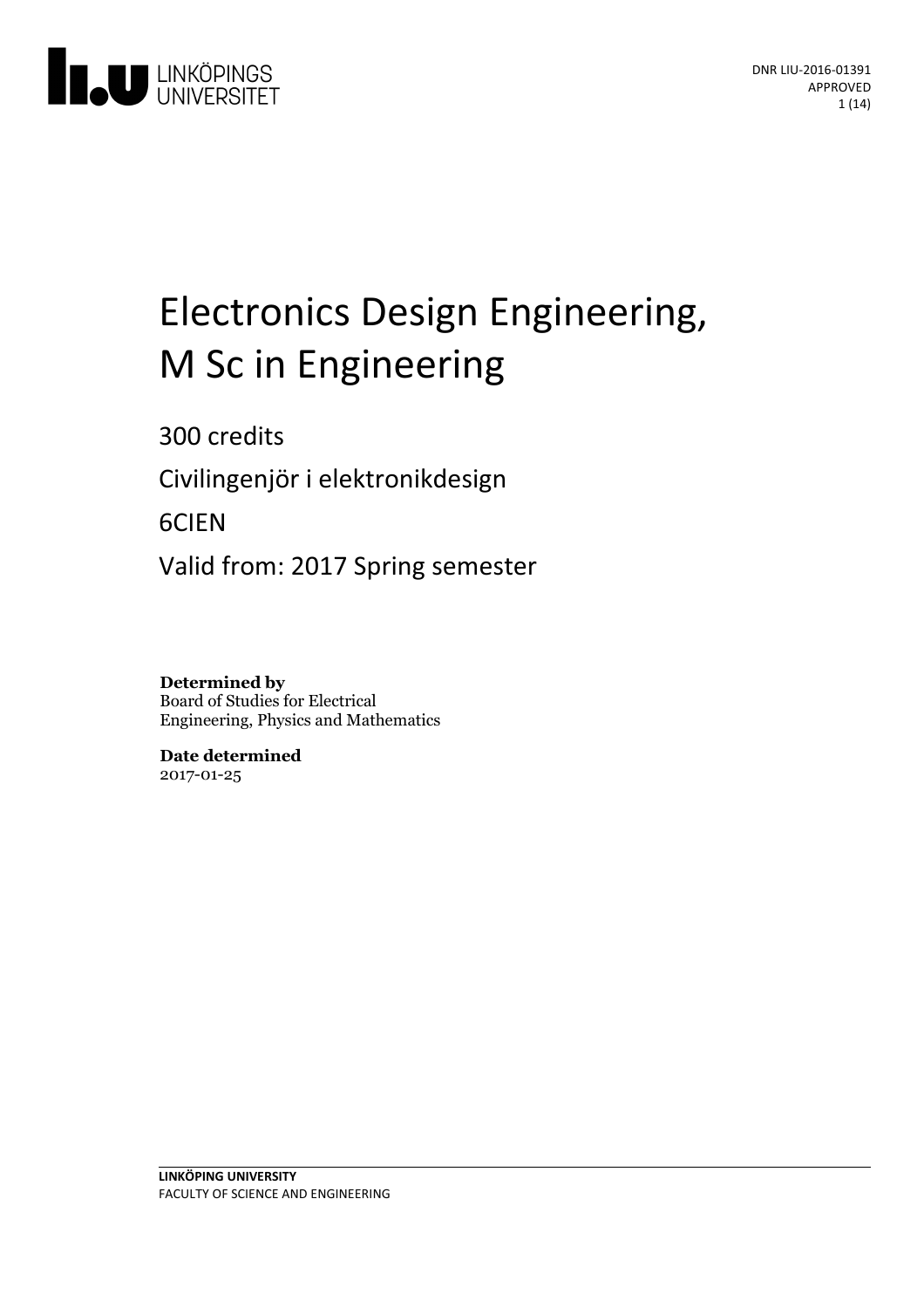# Entry requirements

# Degree in Swedish

Civilingenjör 300 hp och Teknologie master 120 hp

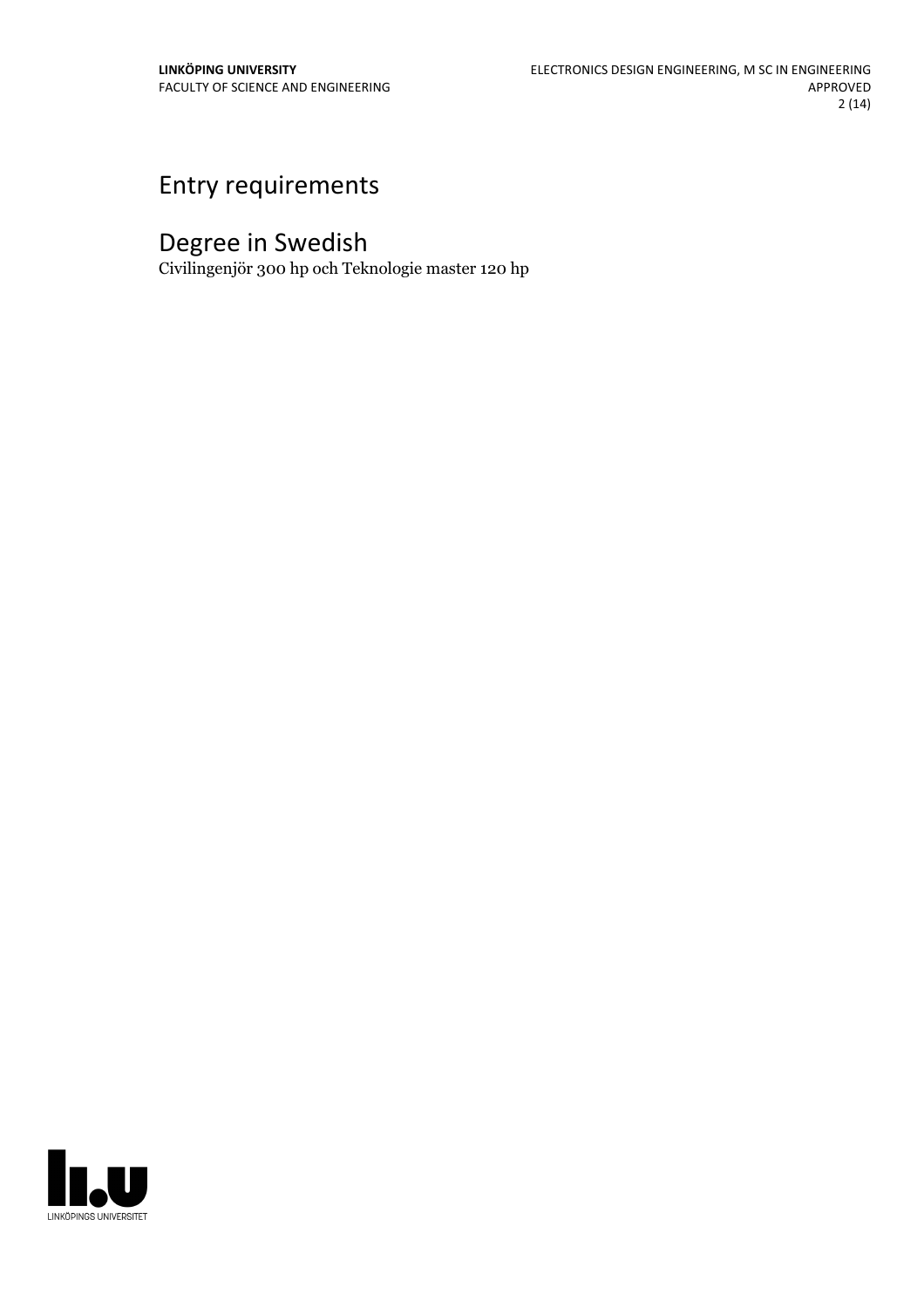# **Curriculum**

# **Semester 1 (Autumn 2017)**

| Course<br>code | Course name                             | <b>Credits</b> | Level | <b>Timetable</b><br>module   | <b>ECV</b> |
|----------------|-----------------------------------------|----------------|-------|------------------------------|------------|
| Period 0       |                                         |                |       |                              |            |
| <b>TNA001</b>  | <b>Foundation Course in Mathematics</b> | $6*$           | G1X   |                              | C          |
| Period 1       |                                         |                |       |                              |            |
| <b>TNA001</b>  | <b>Foundation Course in Mathematics</b> | $6*$           | G1X   |                              | C          |
| <b>TND012</b>  | Programming                             | 6              | G1X   |                              | C          |
| <b>TNE094</b>  | Digital Electronics and Design          | $12*$          | G1X   | $\qquad \qquad \blacksquare$ | C          |
| Period 2       |                                         |                |       |                              |            |
| <b>TNA002</b>  | Linear Algebra                          | 6              | G1X   |                              | C          |
| <b>TNE094</b>  | Digital Electronics and Design          | $12*$          | G1X   |                              |            |

# **Semester 2 (Spring 2018)**

| Course<br>code | Course name                                      | <b>Credits</b> | Level | Timetable<br>module | <b>ECV</b> |
|----------------|--------------------------------------------------|----------------|-------|---------------------|------------|
| Period 1       |                                                  |                |       |                     |            |
| <b>TNA003</b>  | Calculus I                                       | 6              | G1X   | 2                   | C          |
| <b>TNA005</b>  | Applied Mathematics in Science and<br>Technology | $6*$           | G1X   | 4                   | С          |
| TNGE37         | Circuit Theory                                   | 6              | G1X   | 1                   | C          |
| Period 2       |                                                  |                |       |                     |            |
| <b>TNA004</b>  | Calculus II                                      | 6              | G1X   | 2                   | C          |
| <b>TNA005</b>  | Applied Mathematics in Science and<br>Technology | $6*$           | G1X   | 4                   | С          |
| TNGE20         | Introduction to Electronics                      | 6              | G1X   | 1                   | C          |

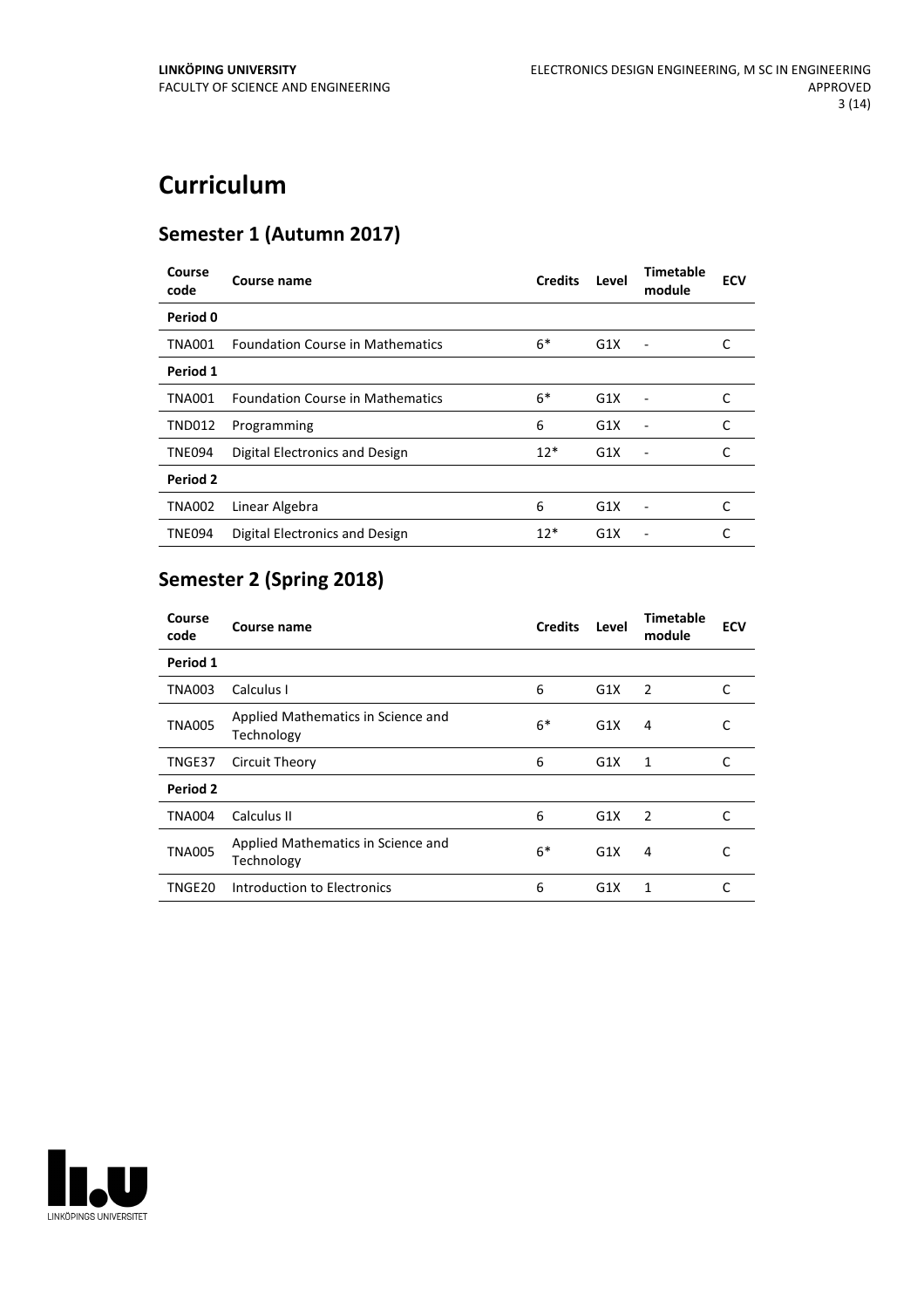# **Semester 3 (Autumn 2018)**

| Course<br>code | Course name                       | <b>Credits</b> | Level            | <b>Timetable</b><br>module | <b>ECV</b> |
|----------------|-----------------------------------|----------------|------------------|----------------------------|------------|
| Period 1       |                                   |                |                  |                            |            |
| <b>TNA006</b>  | Calculus III                      | 6              | G1X              | 3                          | C          |
| <b>TNE043</b>  | <b>Mechanics and Wave Physics</b> | 6              | G <sub>2</sub> X | 1                          | C          |
| TNGE25         | Electronics                       | $6*$           | G2X              | $\overline{2}$             | C          |
| Period 2       |                                   |                |                  |                            |            |
| <b>TNA007</b>  | <b>Vector Analysis</b>            | 6              | G <sub>2</sub> X | 4                          | C          |
| <b>TNE097</b>  | Micro Computer Systems            | 6              | G2X              | 3                          | C          |
| TNGE25         | Electronics                       | $6*$           | G2X              | 1                          | C          |

# **Semester 4 (Spring 2019)**

| Course<br>code  | Course name                                               | <b>Credits</b> | Level | <b>Timetable</b><br>module | <b>ECV</b>   |
|-----------------|-----------------------------------------------------------|----------------|-------|----------------------------|--------------|
| Period 1        |                                                           |                |       |                            |              |
| <b>TNE056</b>   | Electromagnetic Field Theory and<br>Electromagnetism      | $6*$           | G2X   | 3                          | C            |
| <b>TNE087</b>   | <b>Electronics Manufacturing Methods and</b><br>Processes | 6              | G1X   | 1                          | C            |
| <b>TNG032</b>   | Applied Transform Theory                                  | 6              | G2X   | 4                          | C            |
| TKMJ24          | <b>Environmental Engineering</b>                          | 6              | G1X   | 2                          | F            |
| <b>Period 2</b> |                                                           |                |       |                            |              |
| <b>TNE056</b>   | Electromagnetic Field Theory and<br>Electromagnetism      | $6*$           | G2X   | 2                          | C            |
| <b>TNG006</b>   | <b>Statistics</b>                                         | 6              | G2X   | 1                          | $\mathsf{C}$ |
| <b>TNG015</b>   | Signals and Systems                                       | 6              | G2X   | 3                          | $\mathsf{C}$ |
| TPTE06          | Industrial Placement                                      | 6              | G1X   |                            | E            |

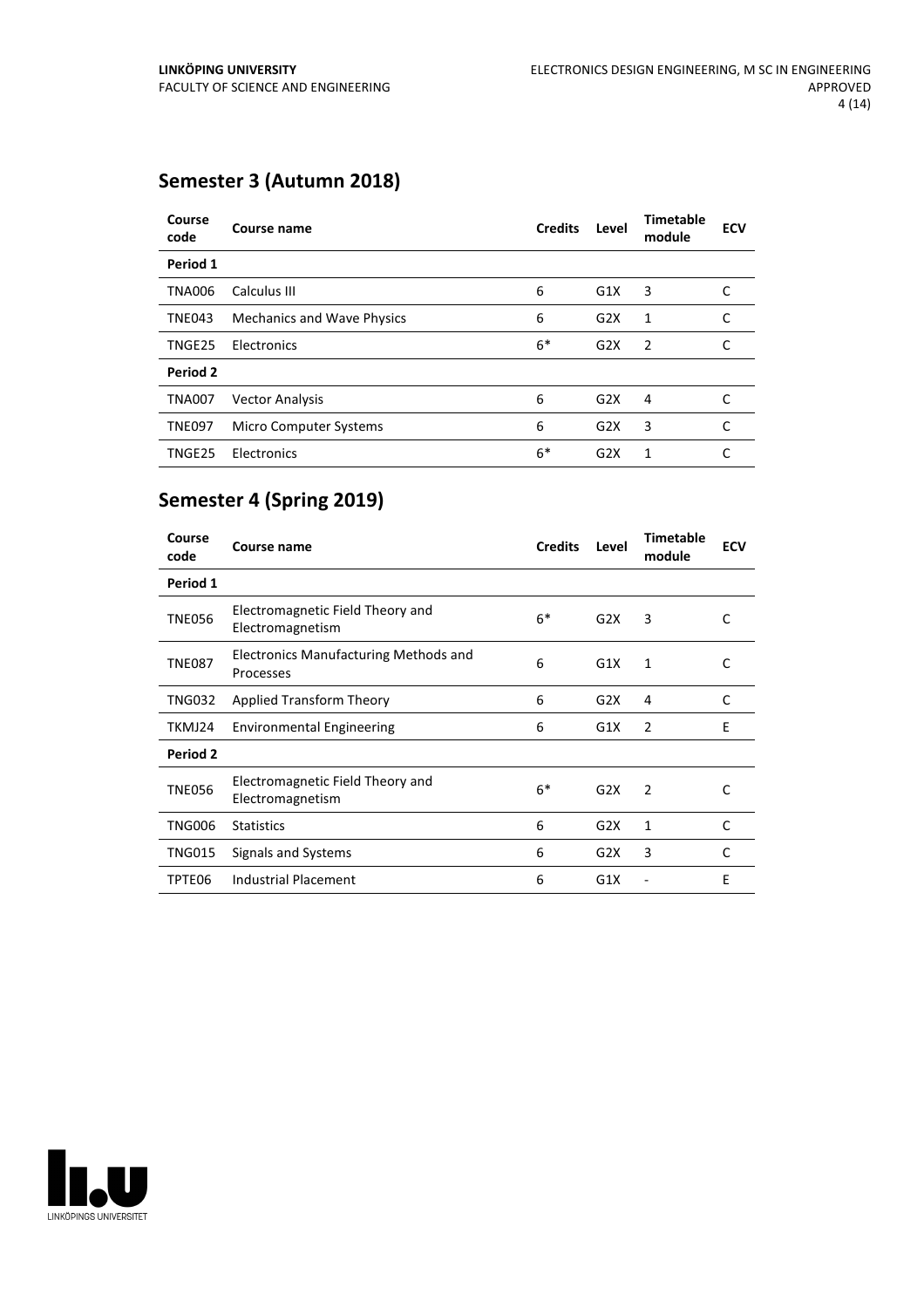# **Semester 5 (Autumn 2019)**

| Course<br>code | Course name                     | <b>Credits</b> | Level | Timetable<br>module | <b>ECV</b> |
|----------------|---------------------------------|----------------|-------|---------------------|------------|
| Period 1       |                                 |                |       |                     |            |
| <b>TNE088</b>  | <b>RF Electronics</b>           | $6*$           | G2X   | 4                   | C          |
| <b>TNE100</b>  | Microprocessor Project          | 2              | G2X   | 3                   | C          |
| <b>TNE101</b>  | Circuit Theory, advanced course | 4              | G2X   | 1                   | C          |
| <b>TNG028</b>  | <b>Automatic Control</b>        | 6              | G2X   | $\overline{2}$      |            |
| Period 2       |                                 |                |       |                     |            |
| <b>TNE088</b>  | <b>RF Electronics</b>           | $6*$           | G2X   | 4                   | C          |
| <b>TNG022</b>  | Modelling and Simulation        | 6              | G2X   | 1                   | C          |
| <b>TNG033</b>  | Programming in C++              | 6              | G2X   | 3                   | C          |

# **Semester 6 (Spring 2020)**

| Course<br>code | Course name                                                            | <b>Credits</b> | Level | <b>Timetable</b><br>module | <b>ECV</b> |
|----------------|------------------------------------------------------------------------|----------------|-------|----------------------------|------------|
| Period 1       |                                                                        |                |       |                            |            |
| <b>TNE026</b>  | Analog/Digital System Design                                           | $6*$           | A1X   | 4                          | C          |
| <b>TNE041</b>  | <b>Modern Physics</b>                                                  | 6              | G2X   | 2                          | C          |
| <b>TNE095</b>  | Project - Electronic Design with Project<br>Management                 | $16*$          | G2X   | 3                          | C          |
| <b>TNG041</b>  | Scientific Methodology, Criticism of the Sources<br>and Report Writing | $\overline{2}$ | G2X   | 3                          | C          |
| TEIE53         | <b>Industrial Economics</b>                                            | 6              | G1X   | 1                          | F          |
| Period 2       |                                                                        |                |       |                            |            |
| <b>TNE026</b>  | Analog/Digital System Design                                           | $6*$           | A1X   | 2                          | C          |
| <b>TNE095</b>  | Project - Electronic Design with Project<br>Management                 | $16*$          | G2X   | $\mathbf{1}$               | C          |
| <b>TND004</b>  | Data Structures                                                        | 6              | G2X   | 3                          | E          |
| TNG016         | <b>Engineering Applications Using Matlab</b>                           | 6              | A1X   | 4                          | E          |

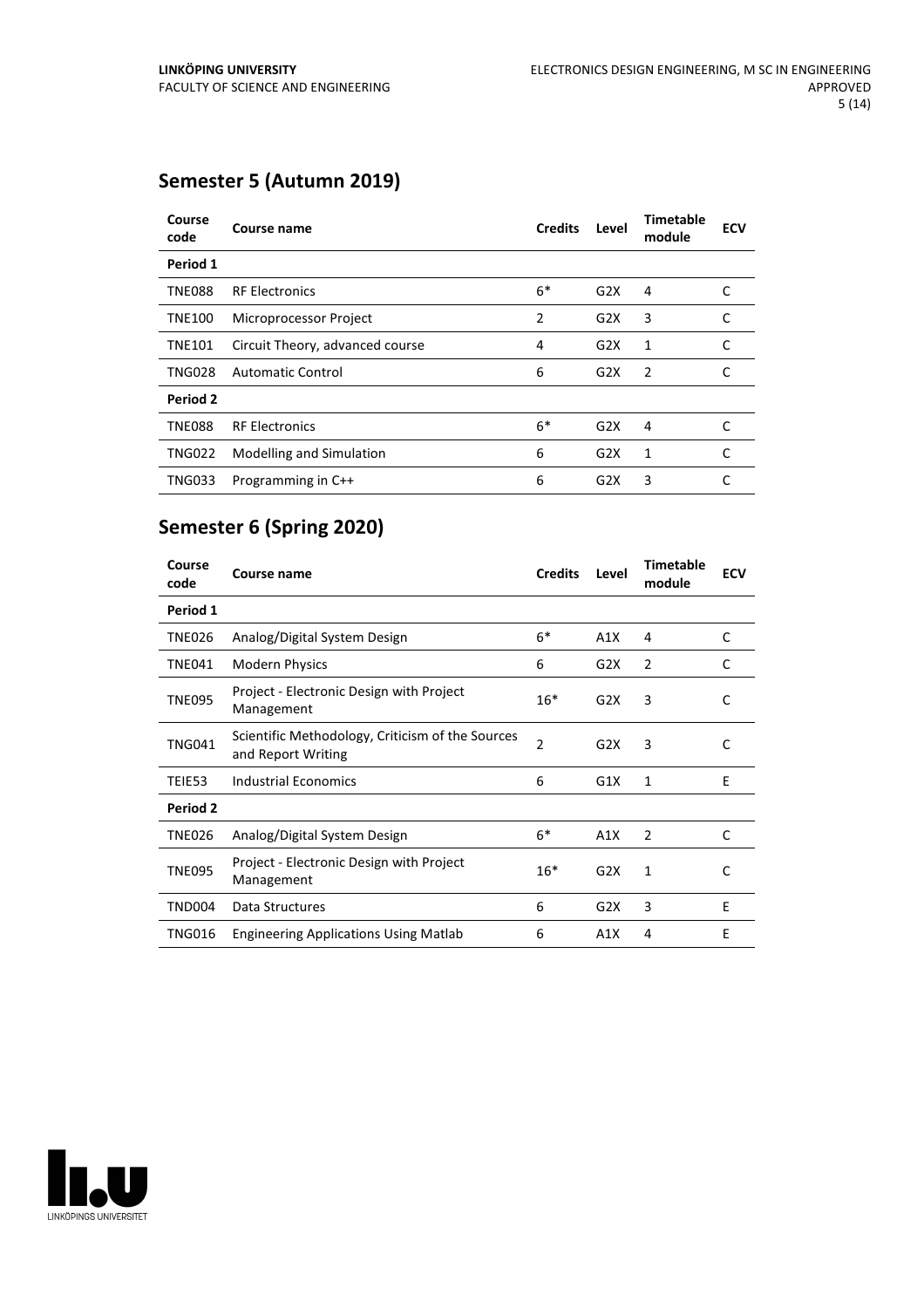# **Semester 7 (Autumn 2020)**

| Course<br>code | Course name                              | <b>Credits</b> | Level | <b>Timetable</b><br>module | <b>ECV</b> |
|----------------|------------------------------------------|----------------|-------|----------------------------|------------|
| Period 1       |                                          |                |       |                            |            |
| <b>TNE058</b>  | Semiconductor Technology                 | $12*$          | A1X   | 3                          | C          |
| TEIO87         | <b>Project Management</b>                | $6*$           | G2X   | 1                          | E          |
| TGTU94         | <b>Technology and Ethics</b>             | 6              | G1X   | 4                          | E          |
| <b>TNE064</b>  | <b>Digital Communication Electronics</b> | $12*$          | A1X   | $\overline{2}$             | E          |
| TSDT14         | Signal Theory                            | 6              | A1X   | 1                          | Ε          |
| TSTE12         | Design of Digital Systems                | 6              | A1X   | 3                          | Ε          |
| Period 2       |                                          |                |       |                            |            |
| <b>TNE058</b>  | Semiconductor Technology                 | $12*$          | A1X   | $\overline{2}$             | C          |
| TEIO87         | <b>Project Management</b>                | $6*$           | G2X   | 1                          | E          |
| TGTU49         | History of Technology                    | 6              | G1X   | 3                          | Ε          |
| <b>TNE024</b>  | <b>Molecular Physics</b>                 | 6              | A1X   | 3                          | E          |
| <b>TNE064</b>  | <b>Digital Communication Electronics</b> | $12*$          | A1X   | $\overline{2}$             | E          |
| TSEA26         | Design of Embedded DSP Processor         | 6              | A1X   | $\overline{2}$             | E          |

#### *Specialisation: Emerging electronics*

| Course<br>code | Course name              | <b>Credits</b> | Level | Timetable<br>module | <b>ECV</b> |
|----------------|--------------------------|----------------|-------|---------------------|------------|
| Period 2       |                          |                |       |                     |            |
|                | TNE024 Molecular Physics | 6              | A1X   | 3                   |            |
|                |                          |                |       |                     |            |

#### *Specialisation: Wireless systems*

| Course<br>code | Course name                              | <b>Credits</b> | Level | Timetable<br>module | <b>ECV</b> |
|----------------|------------------------------------------|----------------|-------|---------------------|------------|
| Period 1       |                                          |                |       |                     |            |
| <b>TNE064</b>  | <b>Digital Communication Electronics</b> | $12*$          | A1X   | $\mathcal{L}$       |            |
| Period 2       |                                          |                |       |                     |            |
| <b>TNE064</b>  | <b>Digital Communication Electronics</b> | $12*$          | A1X   | $\overline{z}$      | ۲          |

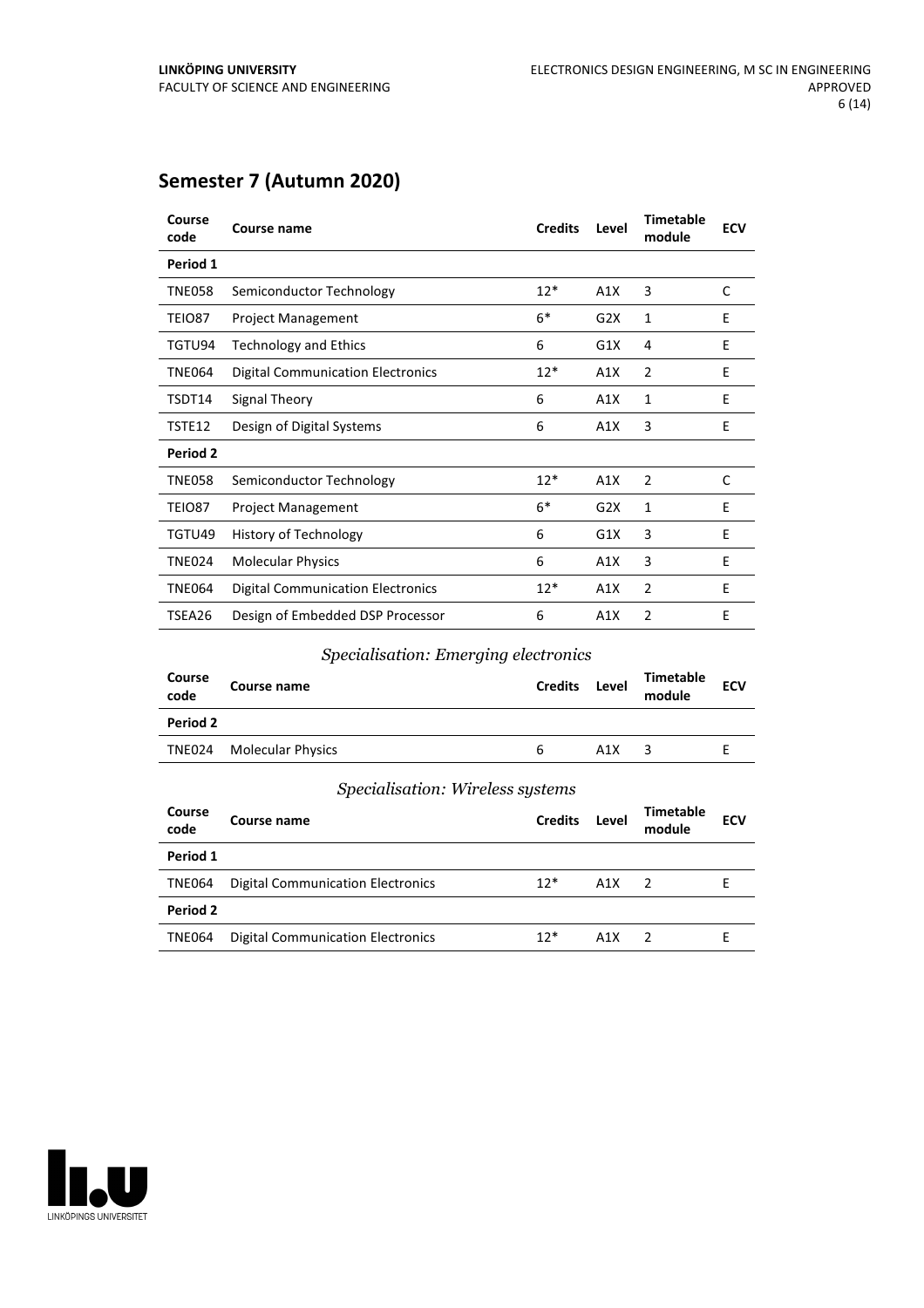# **Semester 8 (Spring 2021)**

| Course<br>code  | <b>Course name</b>                                      | <b>Credits</b> | Level | <b>Timetable</b><br>module | <b>ECV</b> |
|-----------------|---------------------------------------------------------|----------------|-------|----------------------------|------------|
| Period 1        |                                                         |                |       |                            |            |
| <b>TEIO05</b>   | Basic Entrepreneurship and Idea Feasibility<br>Analysis | $6*$           | G2X   | $\overline{2}$             | E          |
| TFYA38          | Optoelectronics                                         | 6              | A1X   | 3                          | E          |
| TKMJ15          | <b>Environmental Management Strategies</b>              | 6              | G1X   | 3                          | E          |
| <b>TNE062</b>   | RF System Design                                        | $12*$          | A1X   | $\overline{2}$             | E          |
| <b>TNE090</b>   | Wireless Sensor Networks                                | 6              | A1X   | 4                          | E          |
| <b>TNE102</b>   | <b>Applied Power Electronics</b>                        | $8*$           | G2X   | $\mathbf{1}$               | E          |
| <b>TNE103</b>   | Organic Electronics 1                                   | 6              | A1X   | 4                          | E          |
| TNKA10          | Rethoric in Speech, Texts and Images                    | $6*$           | G1X   | $\mathbf{1}$               | E          |
| TSRT09          | <b>Control Theory</b>                                   | 6              | A1X   | 3                          | E          |
| <b>Period 2</b> |                                                         |                |       |                            |            |
| TEIO05          | Basic Entrepreneurship and Idea Feasibility<br>Analysis | $6*$           | G2X   | 3                          | E          |
| <b>TNE062</b>   | RF System Design                                        | $12*$          | A1X   | 4                          | E          |
| <b>TNE093</b>   | Solar Cell Technology                                   | 6              | A1X   | 3                          | E          |
| <b>TNE102</b>   | <b>Applied Power Electronics</b>                        | $8*$           | G2X   | $\overline{2}$             | E          |
| <b>TNK116</b>   | Internet of Things                                      | 6              | A1X   | $\mathbf{1}$               | E          |
| TNKA10          | Rethoric in Speech, Texts and Images                    | $6*$           | G1X   | $\mathbf{1}$               | E          |
| TSRT14          | <b>Sensor Fusion</b>                                    | 6              | A1X   | $\overline{2}$             | E          |
| TSTE06          | Digital Filters                                         | 6              | A1X   | 3                          | E          |
| TSTE87          | <b>Application-Specific Integrated Circuits</b>         | 6              | A1X   | $\overline{2}$             | E          |

### *Specialisation: Emerging electronics*

| Course<br>code | Course name                      | <b>Credits</b> | Level | <b>Timetable</b><br>module | <b>ECV</b> |
|----------------|----------------------------------|----------------|-------|----------------------------|------------|
| Period 1       |                                  |                |       |                            |            |
| <b>TNE102</b>  | <b>Applied Power Electronics</b> | $8*$           | G2X   | 1                          | F          |
| <b>TNE103</b>  | Organic Electronics 1            | 6              | A1X   | 4                          | F          |
| Period 2       |                                  |                |       |                            |            |
| <b>TNE093</b>  | Solar Cell Technology            | 6              | A1X   | 3                          | F          |
| <b>TNE102</b>  | <b>Applied Power Electronics</b> | $8*$           | G2X   | $\overline{2}$             | F          |

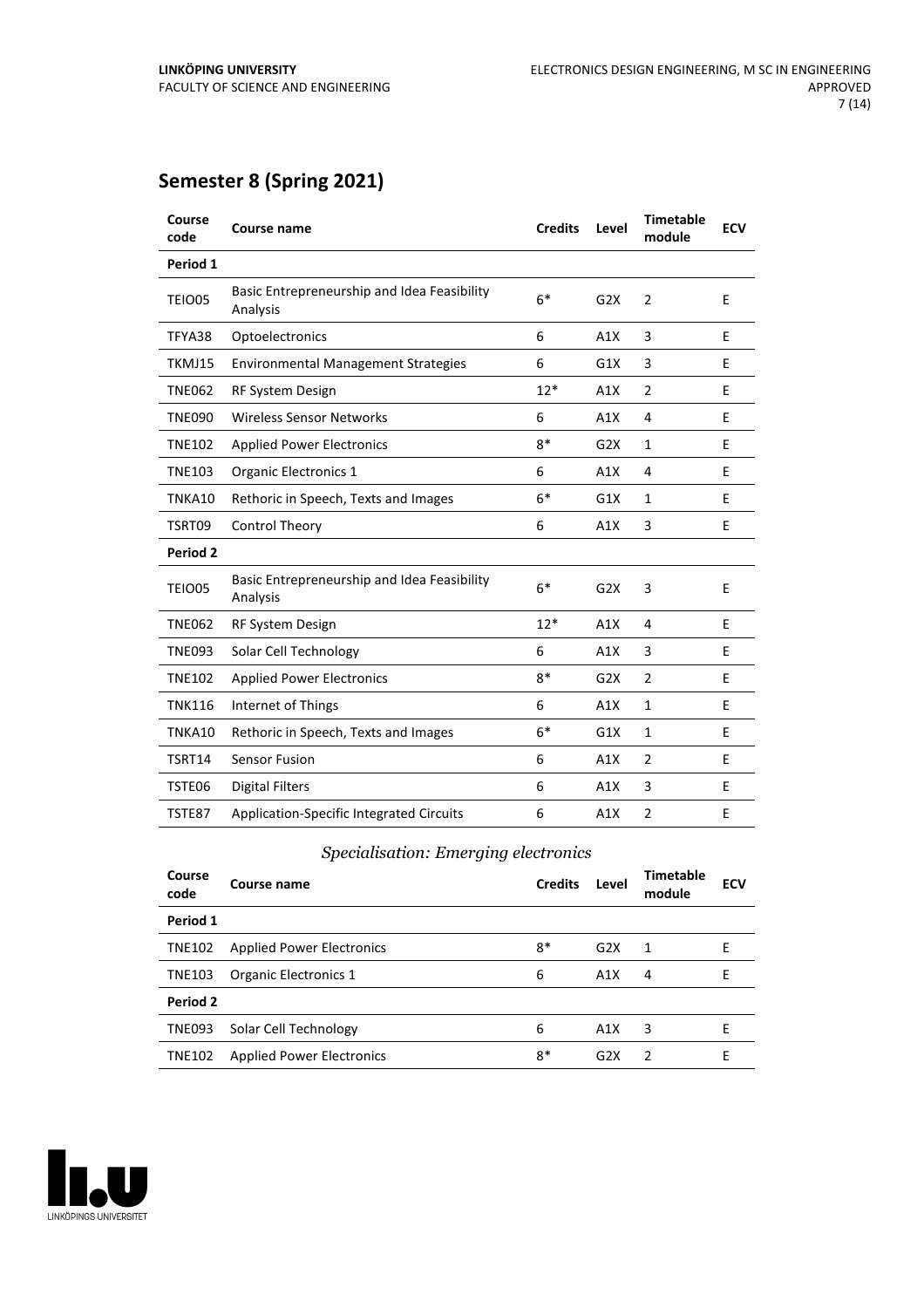#### *Specialisation: Wireless systems*

| <b>Course</b><br>code | Course name              | <b>Credits</b> | Level | <b>Timetable</b><br>module | <b>ECV</b> |
|-----------------------|--------------------------|----------------|-------|----------------------------|------------|
| Period 1              |                          |                |       |                            |            |
| <b>TNE062</b>         | <b>RF System Design</b>  | $12*$          | A1X   | $\mathcal{L}$              | E          |
| <b>TNE090</b>         | Wireless Sensor Networks | 6              | A1X   | 4                          | E          |
| Period 2              |                          |                |       |                            |            |
| <b>TNE062</b>         | <b>RF System Design</b>  | $12*$          | A1X   | 4                          | E          |
| <b>TNK116</b>         | Internet of Things       | 6              | A1X   | 1                          | Е          |

# **Semester 9 (Autumn 2021)**

| Course<br>code | Course name                                                                   | <b>Credits</b> | Level | <b>Timetable</b><br>module | <b>ECV</b> |
|----------------|-------------------------------------------------------------------------------|----------------|-------|----------------------------|------------|
| Period 1       |                                                                               |                |       |                            |            |
| <b>TNE085</b>  | Project Course CDIO                                                           | $12*$          | A1X   | 3                          | C          |
| THEN09         | <b>Advanced English</b>                                                       | $6*$           | G2X   | 4                          | E          |
| <b>TNE071</b>  | <b>Microwave Engineering</b>                                                  | 6              | A1X   | 1                          | E          |
| <b>TNE089</b>  | Electromagnetic Compatibility (EMC) and<br>Printed Circuit Board (PCB) Design | $6*$           | A1X   | 2                          | E          |
| <b>TNE104</b>  | <b>Organic Electronics 2</b>                                                  | 6              | A1X   | 4                          | E          |
| Period 2       |                                                                               |                |       |                            |            |
| <b>TNE085</b>  | <b>Project Course CDIO</b>                                                    | $12*$          | A1X   | 3                          | C          |
| TEAE11         | Intellectual Property Rights                                                  | 6              | G1X   | $\overline{2}$             | E          |
| THEN09         | <b>Advanced English</b>                                                       | $6*$           | G2X   | 4                          | E          |
| <b>TNE083</b>  | Antenna Theory                                                                | 6              | A1X   | $\overline{2}$             | E          |
| <b>TNE089</b>  | Electromagnetic Compatibility (EMC) and<br>Printed Circuit Board (PCB) Design | $6*$           | A1X   | 1                          | E          |
| TSEA81         | <b>Computer Engineering and Real-time Systems</b>                             | 6              | A1X   | 4                          | E          |
| TSTE85         | <b>Low Power Electronics</b>                                                  | 6              | A1X   | $\overline{2}$             | E          |

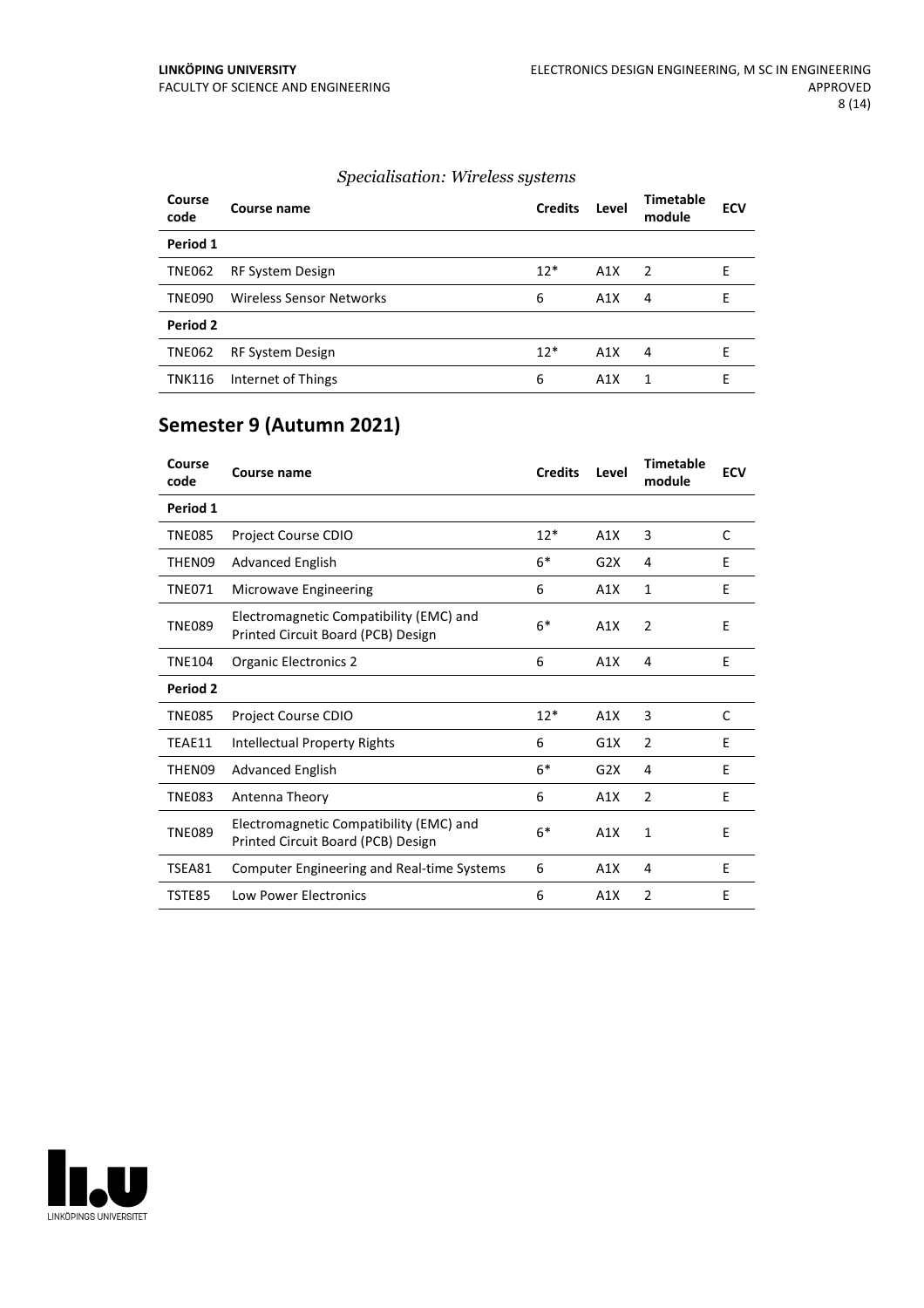| Course<br>code | Course name                                                                   | <b>Credits</b> | Level            | <b>Timetable</b><br>module | <b>ECV</b> |
|----------------|-------------------------------------------------------------------------------|----------------|------------------|----------------------------|------------|
| Period 1       |                                                                               |                |                  |                            |            |
| <b>TNE089</b>  | Electromagnetic Compatibility (EMC) and<br>Printed Circuit Board (PCB) Design | $6*$           | A1X              | $\overline{z}$             | E          |
| <b>TNE104</b>  | <b>Organic Electronics 2</b>                                                  | 6              | A1X              | 4                          | F          |
| Period 2       |                                                                               |                |                  |                            |            |
| <b>TNE089</b>  | Electromagnetic Compatibility (EMC) and<br>Printed Circuit Board (PCB) Design | 6*             | A <sub>1</sub> X | 1                          | Е          |

#### *Specialisation: Emerging electronics*

#### *Specialisation: Wireless systems*

| Course<br>code | Course name                                                                   | <b>Credits</b> | Level            | Timetable<br>module | <b>ECV</b> |
|----------------|-------------------------------------------------------------------------------|----------------|------------------|---------------------|------------|
| Period 1       |                                                                               |                |                  |                     |            |
| <b>TNE071</b>  | Microwave Engineering                                                         | 6              | A <sub>1</sub> X | 1                   | Е          |
| <b>TNE089</b>  | Electromagnetic Compatibility (EMC) and<br>Printed Circuit Board (PCB) Design | $6*$           | A1X              | $\mathcal{P}$       | E          |
| Period 2       |                                                                               |                |                  |                     |            |
| <b>TNE083</b>  | Antenna Theory                                                                | 6              | A1X              | $\mathcal{P}$       | F          |
| <b>TNE089</b>  | Electromagnetic Compatibility (EMC) and<br>Printed Circuit Board (PCB) Design | $6*$           | A1X              | 1                   | E          |

# **Semester 10 (Spring 2022)**

| Course name                      | <b>Credits</b> | Level | Timetable<br>module      | <b>ECV</b> |
|----------------------------------|----------------|-------|--------------------------|------------|
|                                  |                |       |                          |            |
| Degree project - Master's Thesis | $30*$          | A1X   | $\overline{\phantom{a}}$ |            |
|                                  |                |       |                          |            |
| Degree project - Master's Thesis | $30*$          | A1X   |                          |            |
|                                  |                |       |                          |            |

ECV = Elective / Compulsory /Voluntary

\*The course is divided into several semesters and/or periods

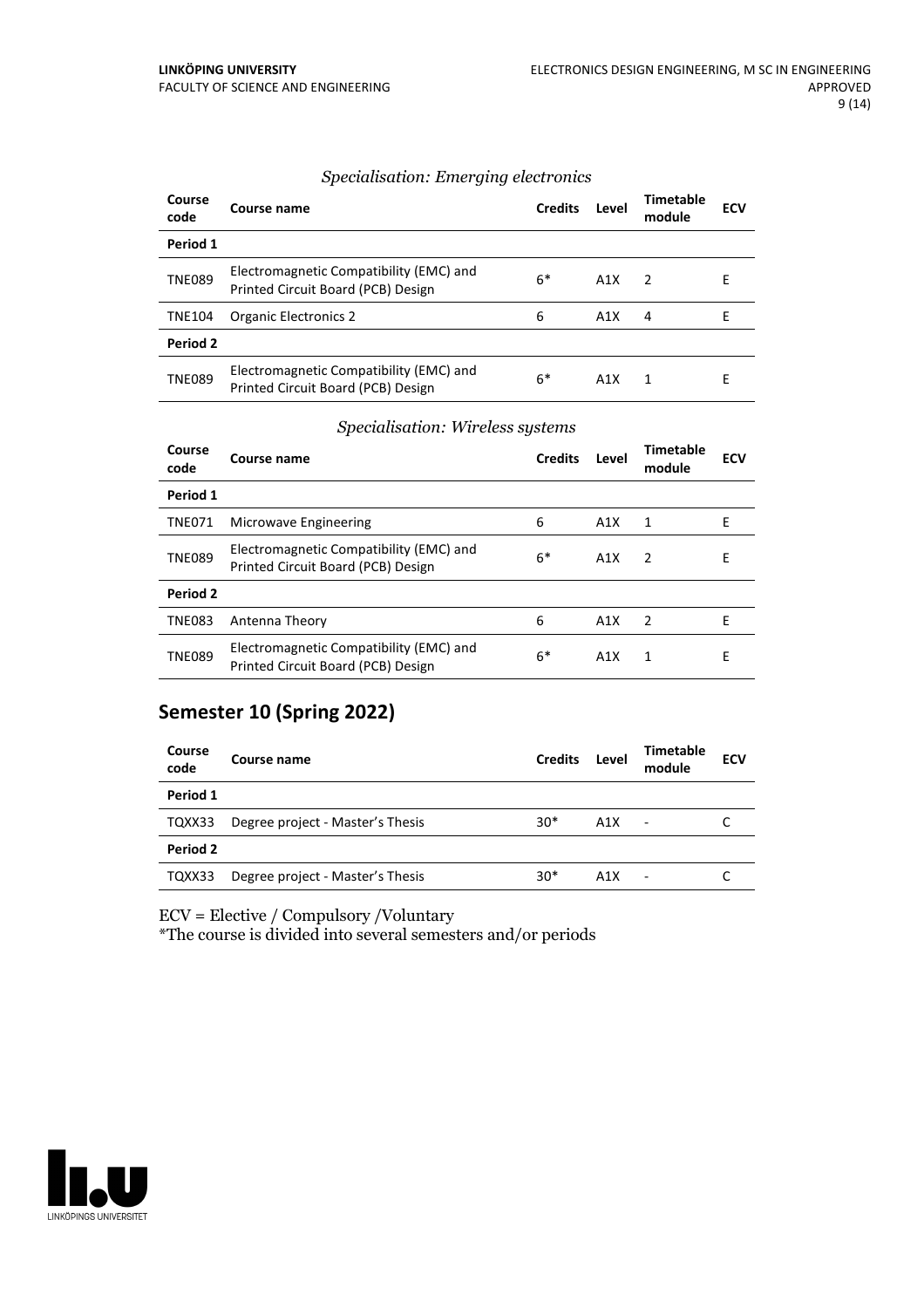# **Common rules**

### **Structure and organisation of study programmes**

The contents and design of the programmes are to be continuously revised such that new knowledge is integrated into courses and specialisations. Within one programme, several study specialisations or profiles may be available. The identities of the study specialisations or profiles and the regulations governing how these may be selected are given in the syllabus and curriculum for the particular field of study and programmes.

The structure and organisation of the programmes are to follow specified criteria that are summarised in the syllabus for each programme.

- 
- The syllabus defines the aims of the study programme.<br>• The curriculum, which constitutes one part of the syllabus for the field of study, gives details of the terms in which the various courses have been
- timetabled, and their scheduling through the academic year.<br>• The course syllabus specifies, among other things, the aim and contents of the course, and the prior knowledge that a student must have in order to be able to benefit from the course.

## **Qualification requirements**

The qualification requirements specified in the Higher Education Ordinance 2007 apply to students admitted after 1 July 2007. A student who has completed components of a programme after 1 July 2007 has the right to be assessed with respect to the qualification requirements specified by the Higher Education Ordinance 2007. In addition, local regulations laid down by the faculty boards and university board apply, see

http://styrdokument.liu.se/Regelsamling/VisaBeslut/622693.

Higher Education Act Chapter 1, Section 8:

First-cycle courses and study programmes are to develop:

- the ability to make independent and critical assessments
- the ability to identify, formulate and solve problems autonomously, and
- the preparedness to deal with changes in working life.

In addition to knowledge and skills in their field of study, students shall develop the ability to:

- gather and interpret information at a scholarly level
- stay abreast of the development of knowledge, and
- communicate their knowledge to others, including those who lack specialist knowledge in the field.

## **Qualifications within a study programme**

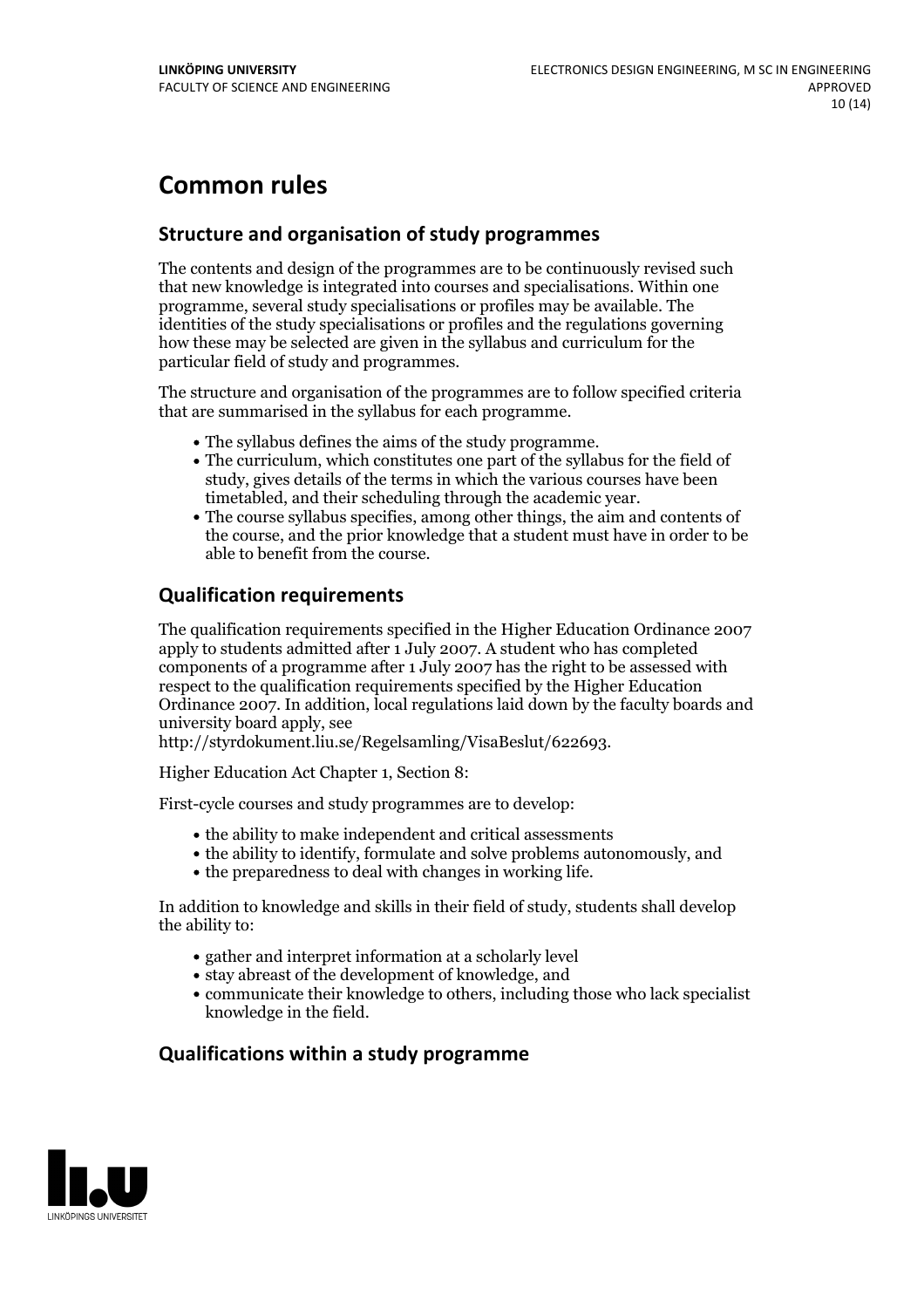Qualification requirements that are specific to a study programme are given in the syllabus for that programme.

#### **Matriculation and postponement of matriculation**

A person who has been accepted for a study programme is to start their studies (matriculate) in the term that is specified in the decision about admission. The date and location of the compulsory matriculation procedure will be communicated to those admitted to the first term of the programme.

At any one admission occasion, it is possible to be admitted to only one place on a study programme. A student who has been granted a place on a study programme and who is offered and accepts a place on another study programme during a supplementary round of admission will lose the place offered for the first study programme.

Regulations concerning postponement of matriculation have been laid down in the admission regulations for Linköping University, http://styrdokument.liu.se/Regelsamling/VisaBeslut/622645.

A person who has been granted postponement must present to the admitting authority, before the term in which the studies are to be started and before the date of application, a renewed registration for the programme and a copy of the decision granting postponement.

#### **Admission to a later part of a programme**

Admission to a part of a study programme is used here to refer to admission with the purpose of completing the programme and taking a degree. Admission to a later part of a programme may take place only if sufficient resources and space on the programme are available. Furthermore, the applicant must satisfy the entry requirements for the relevant term of the programme, as specified in http://styrdokument.liu.se/Regelsamling/Innehall/Utbildning\_pa\_grund- \_och\_avancerad\_niva/Tekniska\_fakulteten.

#### **Interruption in studies**

Notification of an interruption in studies is to be made through the Student Portal. If such <sup>a</sup> notification is not made and if the student does not register for the first term during which the interruption is to take place, the interruption will be considered to be a withdrawal. An interruption in studies must cover a complete term, and notification of interruptions can be given for a maximum of two consecutive terms. Notification of resumption of studies is to take place at the term registration for the term that follows the interruption. If the student does not register at the term registration, this will be regarded as withdrawal from studies.

A student who is taking an interruption in studies may during this period retake examinations if he or she has re-registered for the most recent study term of the programme. A student who wishes to take another course during the interruption in studies must apply for this separately. The student is responsible that

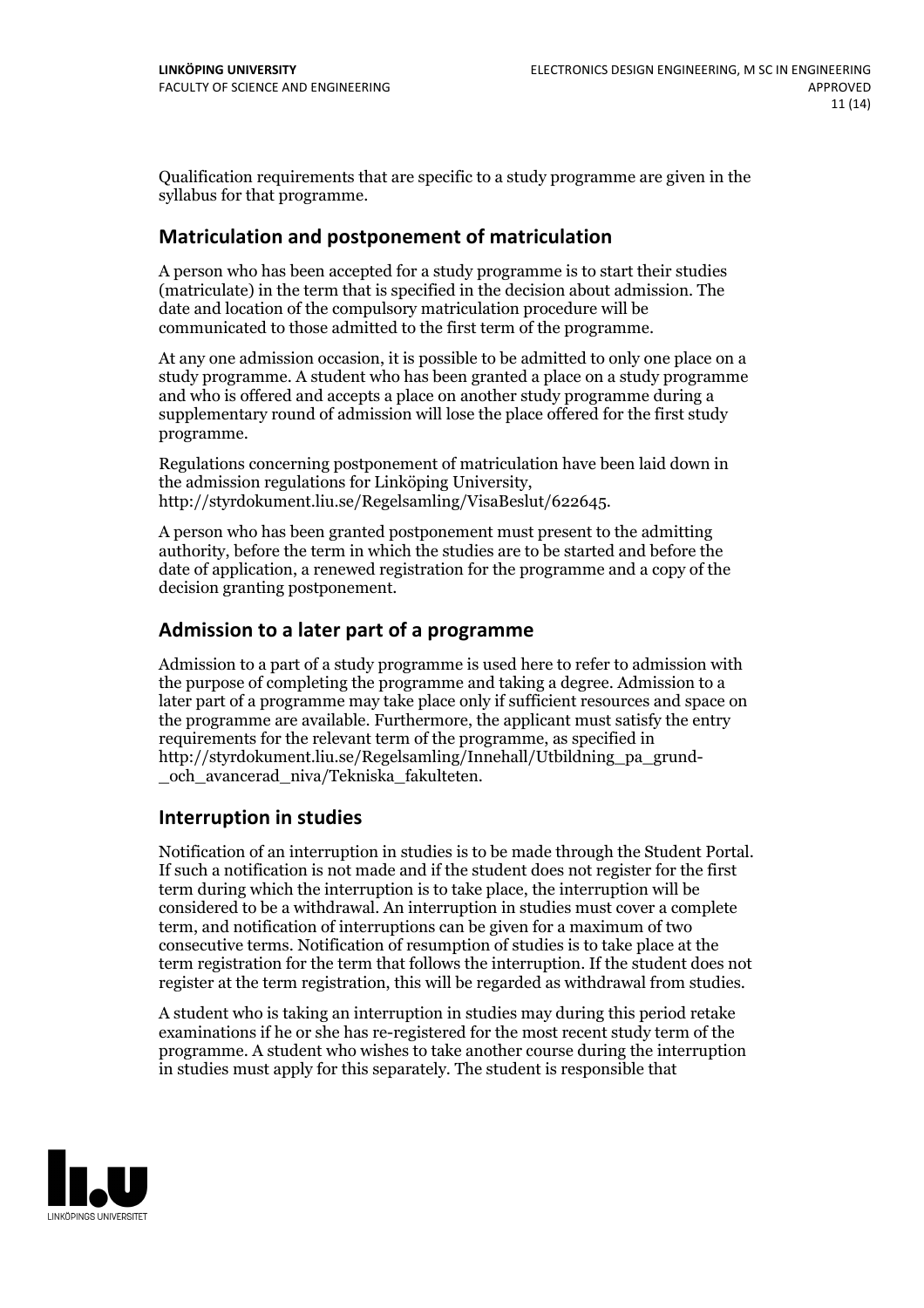registration for courses is carried outat the correct times in preparation for the resumption of studies.

### **Withdrawal from a study programme**

A student who wishes to withdraw from a study programme must notify the study guidance counsellor. A student who leaves the studies without giving notification of an interruption in study and who fails to register for the immediately subsequent term is considered to have withdrawn. A student who has withdrawn may return to the study programme if a vacancy is available that is not required for students returning after an interruption in study, and not required for students who are changing their location of study and/or study programme.

#### **Interrupting a course**

The vice-chancellor's decision concerning regulations for registration, deregistration and reporting results (Dnr LiU-2015-01241) states that interruptions in study are to be recorded in Ladok. Thus, all students who do not participate in a course for which they have registered must record the interruption, such that the registration on the course can be removed. Deregistration from <sup>a</sup> course is carried outusing <sup>a</sup> web-based form: www.lith.liu.se/for-studenter/kurskomplettering?l=sv.

#### **Courses within a study programme**

The curriculum for the various years of a study programme specify which courses are compulsory (o), elective (v) and voluntary (f). If a student wishes to study a different combination than the one specified in the curriculum, an application must be made to the board of studies.

#### **Registration for programme courses**

Registration for courses that are given as part of a study programme must be made during the specified period, which has been preliminarily set to 1-10 April for the autumn term, and 1-10 October for the spring term. Information about course registration is published on a webpage, sent to students by email, and disseminated at scheduled information meetings.

#### **Registration for programme courses as single-subject courses**

Admission to a programme course as a single-subject subject course may take place only if sufficient resources and space on the course are available. Furthermore, the applicant must satisfy the entry requirements for the relevant course.

#### **Cancelled courses**

Courses with few participants (fewer than 10) may be cancelled or organised in a

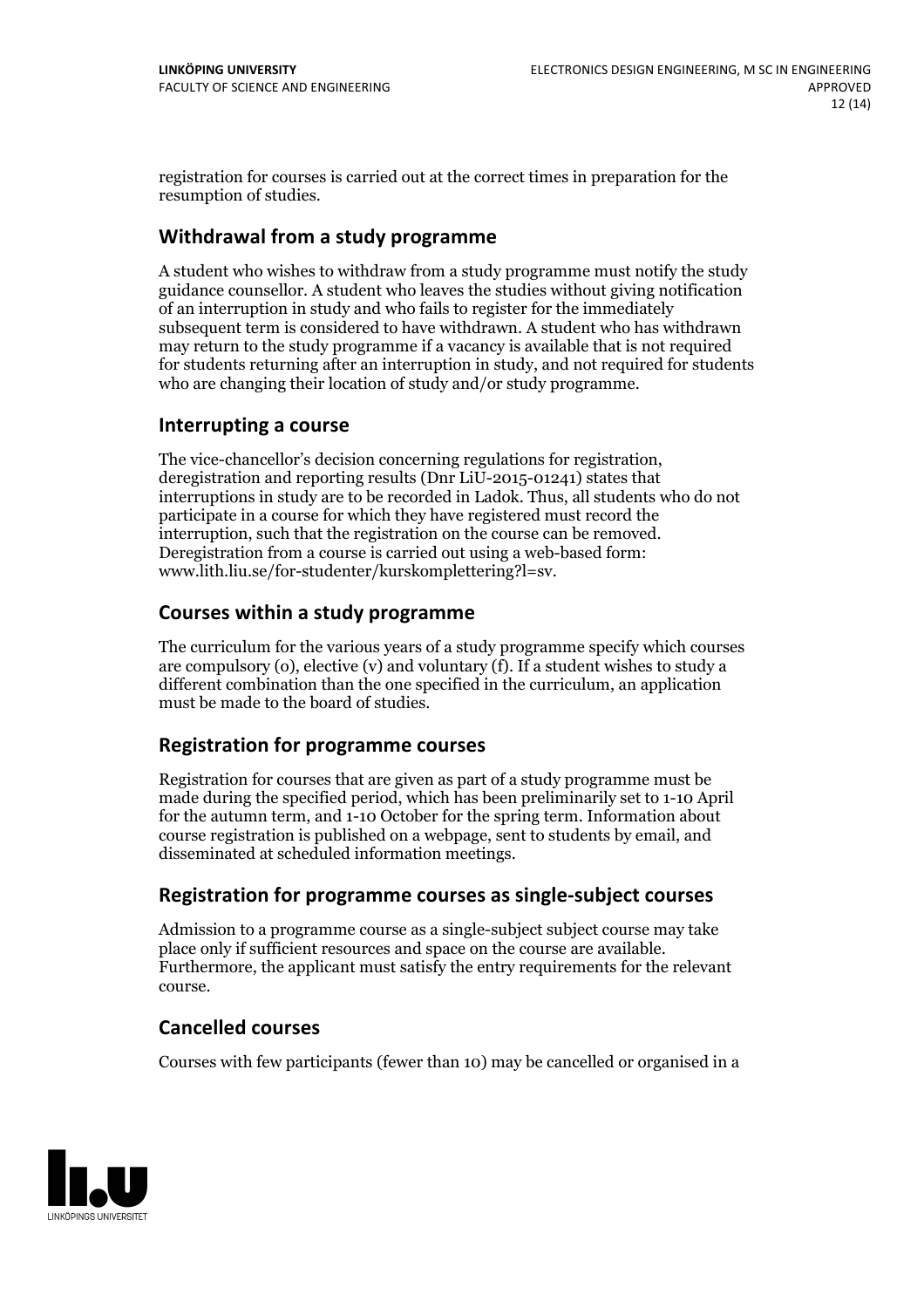manner that differs from that stated in the course syllabus. The board of studies is to deliberate and decide whether a course is to be cancelled orchanged from the course syllabus.

# **Timetabling**

Courses are timetabled after a decision has been made concerning the assignment of the course to a study period. A central timetable is not drawn up for courses with fewer than five participants. Most project courses do not have a central timetable.

# **Study planning**

Students who require support in planning their continued studies can contact the study guidance counsellor of the programme. Study planning involves the student and the study guidance counsellor together drawing up an individual plan for studies during the subsequent term. The individual plan may allow the student to deviate from the general curriculum.

Completed first-cycle courses are a precondition for successful studies at more advanced levels. For this reason, study planning is based on giving priority to courses from earlier years of study that have not been completed. If further capacity is available, new courses may be taken.

Study planning takes place on a regular basis if the student:

- does not satisfy the requirements for progression to later terms. In order for a student to be able to participate in courses from later years in such cases, a decision of exemption is required.<br>
• does not satisfy the requirements for starting a degree project.
- 

Other situations in which study planning may be required:

- A student has fallen behind during the early part of a study programme and
- has failed to complete several courses.<br>• A student has not satisfied the entry requirements for a degree project
- before term 6 of an engineering degree.<br>
 A student has applied for admission to a later part of a programme.<br>
 Studies have been carried out abroad.<br>
 A study programme is to be resumed after an interruption.
- 
- 

In these cases the study guidance counsellor supports the student in planning the continued studies, also in situations in which the student can register for the relevant courses without the need for a special decision for the continued studies.

# **Part of education abroad**

Students can exchange study at LiTH for study at an institute of higher education abroad, and/or work on a degree project abroad.

In the event that study (courses) at LiTH are exchanged for study abroad, the